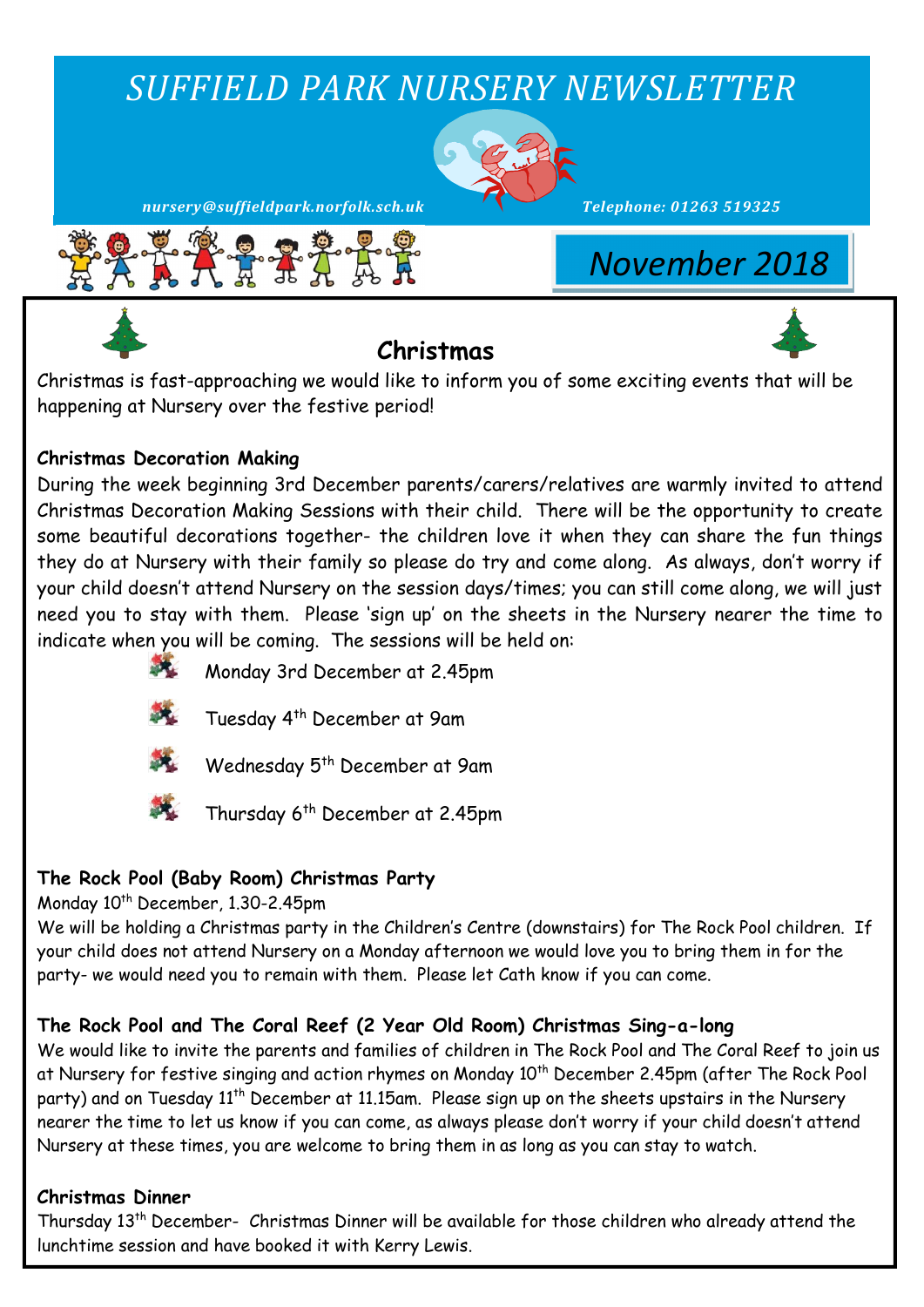## **The Deep Blue Sea (3-4 Year Old Room) Performance**

The children will begin practising songs for their Christmas performance in the coming weeks and we know they will be excited to perfom these for you! The children are very welcome to dress up in Nativity costumes or party clothes for the performances- please don't worry about this though as all children will make hats to wear. You are warmly invited to come and watch them perform- please sign up on the sheets upstairs in the Nursery near the time for this, space is limited. The dates/times are as follows:

- Thursday 13th December, 2.30pm
- Friday 14<sup>th</sup> December, 11am
- Monday 17<sup>th</sup> December, 2.30pm

You may bring your child in for one of the performances if they do not attend Nursery at these times, we will need to you stay and watch in this instance.







**Christmas Singing and Story in the Woods- (Deep Blue Sea Children Only- 3-4 year olds)**  If your child attends Nursery on a Monday afternoon you are invited to join us on Monday 10<sup>th</sup> December at 2.30pm for a story and some Christmas singing around the fire in the woods to mark the end of this terms woodland learning sessions. We will need to cancel this event if the weather is poor; we will contact you on the day if this is the case.

## **The Coral Reef and The Deep Blue Sea Christmas Parties**

The Christmas Parties will be held on Tuesday 18<sup>th</sup> December at 9.15am and 1pm. If your child attends Nursery on a Tuesday they will be allocated to one of the parties. If your child does not attend on a Tuesday they will be invited to attend one of the parties nearer the time.



## **Mobile Phones and Cameras**

Please be aware that we cannot allow mobile phones or cameras to enter an environment where the Nursery children are present due to our Safeguarding and Child Protection Policy. If you bring a mobile phone or camera to any of the Christmas events you will be asked to leave it with Kerry Lewis in the office. If you are unhappy with this arrangement please ensure that you do not bring you mobile phone/camera with you.

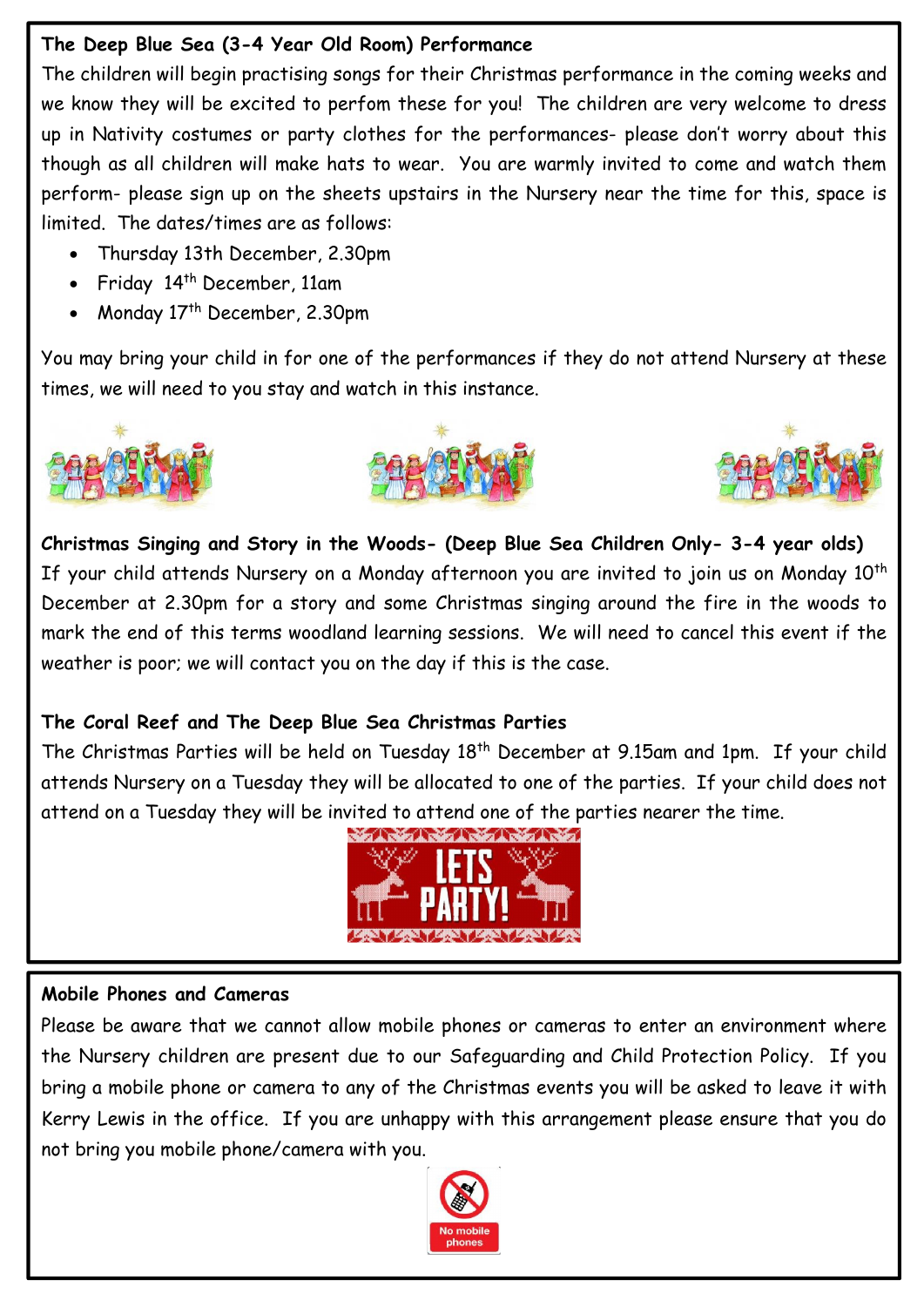#### **Celebrating Progress- Parent's Evening**

Our termly Parent's Evening will take place on Wednesday 14<sup>th</sup> November, 6-7pm, please look out for the sign-up sheets in the Nursery which will be available in the next few days. We ask that you remember that your time slot on this evening is for 5 minutes so if you have lengthier issues to discuss please speak to you child's key person to arrange an alternative appointment. As always, if you can't make the Parent's Evening and would like to speak to your child's key person, please let us know so that we can organise a mutually convenient appointment.





## **Tapestry**

We are really enjoying using Tapestry and hope you are too! Thank you so much to everyone who has contributed to their child's online learning journal (39 of our 107 families have done this so far)- it is so valuable to see what they are doing at home and to be able to use the information you share when we assess the children's progres! There are still some family members who have not activated their accounts; we have manually sent reactivation emails to all those who have not activated this week so please check inboxes, including spam/junk. If you have not received your activation email please send an email to Hayley [\(hpowell3drb@nsix.org.uk\)](mailto:hpowell3drb@nsix.org.uk) stating clearly the email address that is affected.



## **Woods**

We are very fortunate at Suffield Park Nursery to have Kerry Whincop on our team who has achieved her Level 2 Forest Schools training and will be spending time in the woodland which adjoins our Nursery playground with the Coral Reef and Deep Blue Sea children on a regular basis. This half term the woods sessions will take place on a Monday afternoon and a Thursday morning. We know that these sessions have a positive impact on the children's development, particularly with regard to their Personal, Social and Emotional Development and their Communication and Language skills. They will have the opportunity to take part in a range of activities including mud painting, den building, using tools and learning about keeping safe around the fire. We would love to hear from anyone who would be interested in volunteering to help with these sessions, just let Hayley know if you would like more information.

Please don't be disappointed if your child doesn't get the opportunity to take part this term, we will change the day in the Spring Term. **If your child does attend on the day and time of the scheduled woods sessions it would be most useful if you could send in a pair of wellies and provide warm clothing including a hat and gloves as the weather gets cooler; we do have thermal dungarees for the children to wear during the sessions.** If you have any questions about the woods sessions please speak to Kerry Whincop or Hayley.





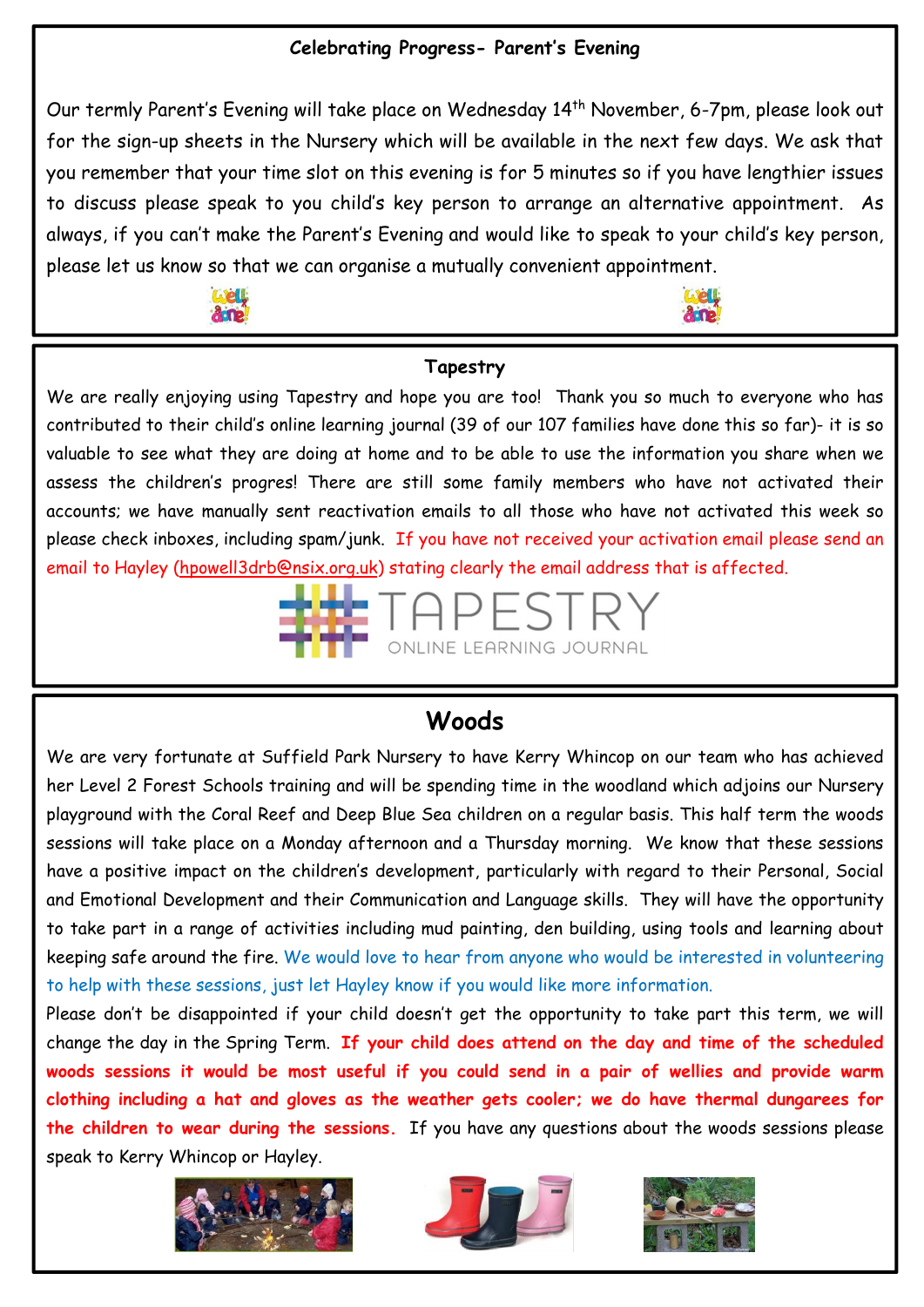

#### **Boxing Day Dip Fundraiser**



A brave group of the Nursery staff will be taking part in The Boxing Day Dip in Cromer on Tuesday 26th December. This year, the sponsor money we raise will be used to buy non-fiction books and resources to support children's communication and writing development across the whole Nursery. We would appreciate your help with raising sponsorship; we will send out sponsor forms nearer the time so that you can ask your friends and family to support us. There will be a prize for the child who raised the most sponsorship which will be presented when we return to Nursery in the New Year. Of course, any parents/carers brave enough to join us for the dip would be welcome- please let Hayley know! We would love to see you on the beach on Boxing Day!



## **Term Dates**

**The last day of Nursery for 'term-time only' children is Tuesday 18th December. It will be open for 'all year round' children only, on Wednesday 19th December.**

**The Nursery will be closed from Thursday 20th December until Wednesday 2nd January 2019. Nursery will reopen for 'all year round' and 'term-time' children on Thursday 3rd January.** 

**Many thanks for your support, please ask a member of staff if any of the arrangements are unclear- we appreciate that this is an extremely busy time** 

Yoga, 'Downward Dog'- Jasper painting the sun Amelie playing in the sand Sonny, Nathaniel and George and flowers